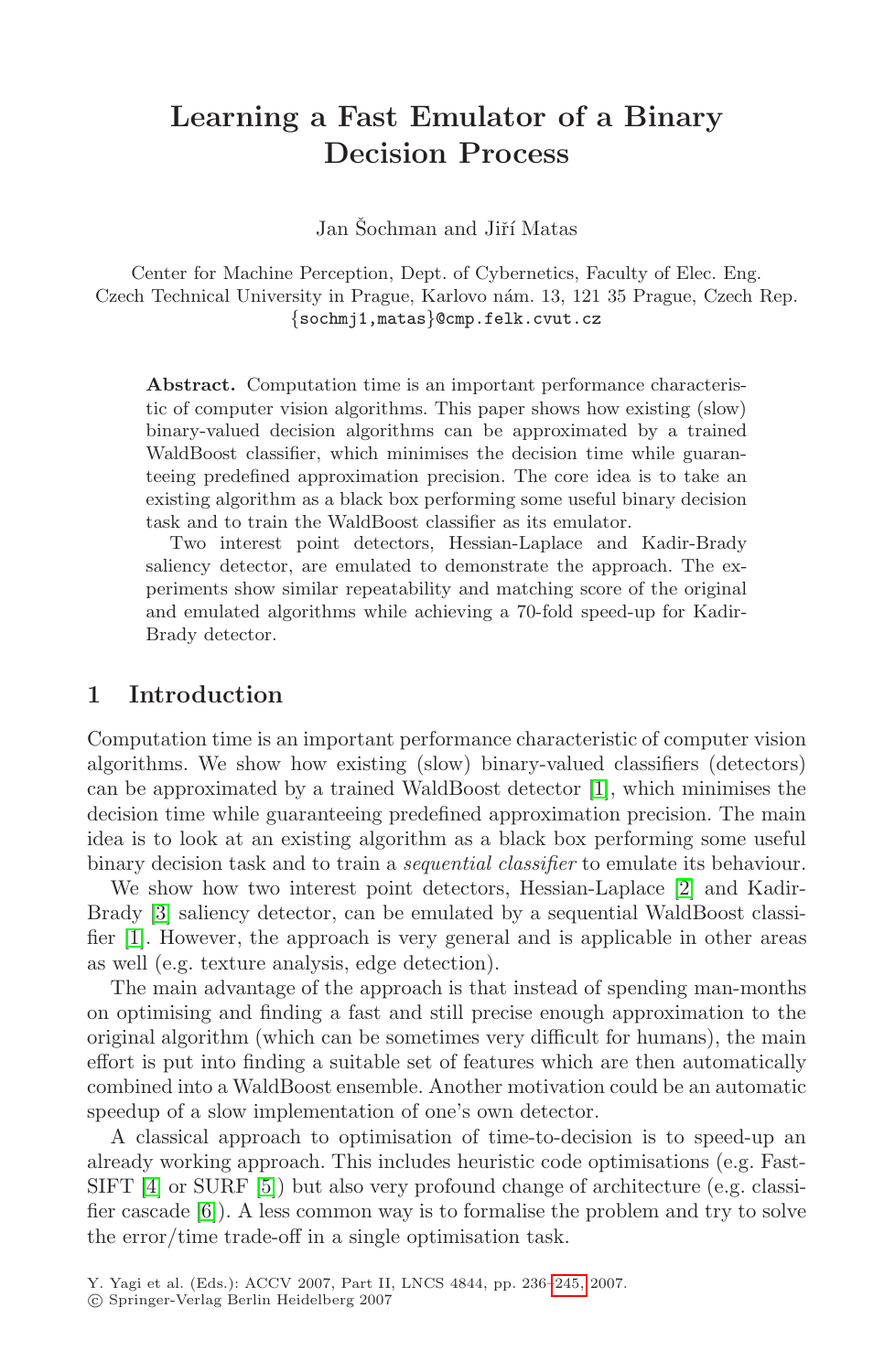<span id="page-1-0"></span>

**Fig. 1.** The proposed learning sch[em](#page-9-3)e

Our contribution is a proposal of a general fram[ew](#page-9-4)ork for speeding up existing algorithms by a [seq](#page-9-5)uential classifier learned by the WaldBoost algorithm. Two examples of interest point detectors were selected to demonstrate the approach. The experiments show a significant speed-up of the emulated algorithms while achieving co[mpa](#page-9-6)rable detection characteristics.

There has been much work on the interest point detection problem [7] but to our knowledge, learning techniques has been applied only to subproblems but not to the interest point detection as a whole. Lepetit and Fua [8] treated matching of detected points of interest as a classification problem, learning the descriptor. Rosten and Drummond [9] used learning techniques to find parameters of a hand-designed tree-based Harris corner classifier. Their motivation was to speed-up the detection process, but the approach is l[im](#page-3-0)ited to the Harris corner [de](#page-5-0)tection. Martin et al. [10] lear[ned](#page-8-0) a classifier for edge detection, but without considering the decision time and with significant manual tuning. Nevertheless, they tested a number of classifier types and concluded that a boosted classifier was comparable in performance to these classifiers and was preferable for its low model complexity and low computational cost.

The rest of the paper is structured as follows. The approximation of a blackbox binary valued decision algo[rit](#page-1-0)hm by a WaldBoost classifier is discussed in §2. Application of the approach to interest point detectors is described in §3. Experiments are given in §4 and the paper is concluded in §5.

# **2 Emulating a Binary-Valued Black Box Algorithm with WaldBoost**

The structure of the approach is shown in Figure 1. The black box algorithm is any binary-valued decision algorithm. Its positive and negative outputs form a labelled training set. The WaldBoost learning algorithm builds a classifier sequentially and when new training samples are needed, it bootstraps the training set by running the black box algorithm on new images. Only the samples not decided yet by the so far trained classifier are used for training. The result of the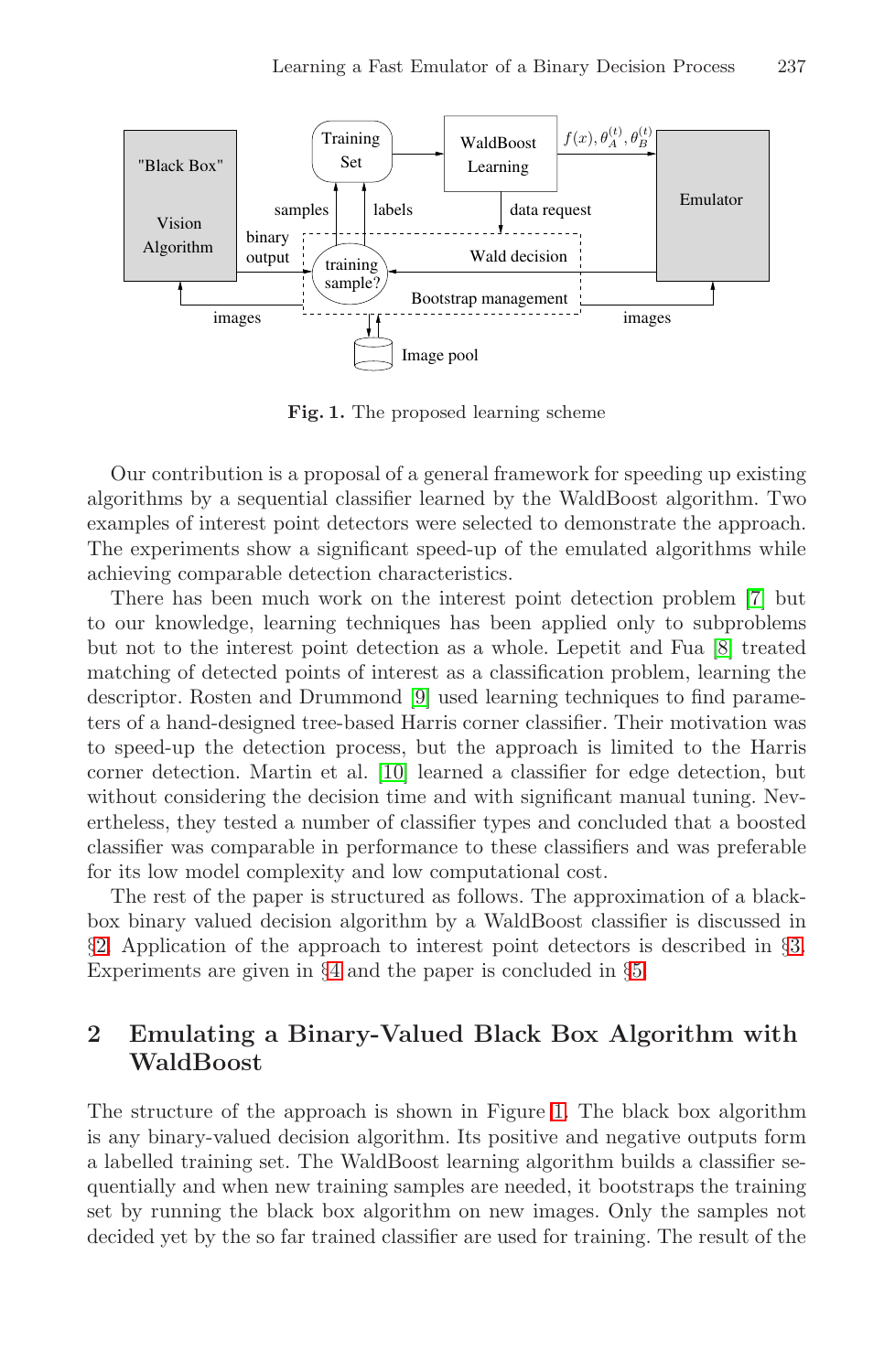#### $238$  J. Šochman and J. Matas

process is a WaldBoost sequential classifier which emulates the original black box algorithm.

The bootstrapping loop uses the fact that the black box algorithm can provide practically unlimited number of training data. This is in contrast to commonly used human labelled data which are difficult to obtain.

Next, a brief overview of the WaldBoost learning algorithm is presented.

#### **2.1 WaldBoost**

WaldBoost [1] is a greedy learning algorithm which finds a quasi-optimal sequential strategy for a given binary-valued decision problem. WaldBoost finds a sequential strategy  $S^*$  such that

$$
S^* = \arg\min_{S} \bar{T}_S \qquad \text{subject to} \quad \beta_S \le \beta, \quad \alpha_S \le \alpha \tag{1}
$$

for spe[cifie](#page-9-7)d  $\alpha$  and  $\beta$ .  $\bar{T}_S$  $\bar{T}_S$  $\bar{T}_S$  is average time-to-decision,  $\alpha_S$  is false negative and  $\beta_S$ false positive rate of the sequential strategy S.

A sequential strategy is any algorithm (in our case a classifier) which evaluates one measurement at a time. Based on the set of measurements obtained up to that time, it either decides for one of the classes or postpones the decision. In the latter case, the decision process continues by taking another measurement.

To find the optimal sequential strategy  $S^*$ , the WaldBoost algorithm combines the AdaBoost algorithm [11] for feature (measurement) selection and Wald's sequential probability ratio test (SPRT) [12] for finding the thresholds which are used for making the decisions.

The input of the algorithm is a labelled training set of positive and negative samples, a set of features  $\mathcal F$  - the building blocks of the classifier, and the bounds on the final false negative rate  $\alpha$  and the false positive rate  $\beta$ . The output is an ordered set of weak classifiers  $h^{(t)}, t \in \{1, ..., T\}$  each one corresponding to one feature and a set of thresholds  $\theta_A^{(t)}$ ,  $\theta_B^{(t)}$  on the response of the strong classifier for all lengths  $t$ . During the evaluation of the classifier on a new observation  $x$ , one weak classifier is evaluated at time  $t$  and its response is added to the response function

$$
f_t(x) = \sum_{q=1}^t h^{(q)}(x).
$$
 (2)

The response function  $f_t$  is then compared to the corresponding thresholds and the sample is either classified as positive or negative, or the next weak classifier is evaluated and the process continues

$$
H_t(x) = \begin{cases} +1, & f_t(x) \ge \theta_B^{(t)} \\ -1, & f_t(x) \le \theta_A^{(t)} \\ \text{continue}, & \theta_A^{(t)} < f_t(x) < \theta_B^{(t)} \end{cases} \tag{3}
$$

If a sample  $x$  is not classified even after evaluation of the last weak classifier, a threshold  $\gamma$  is imposed on the real-valued response  $f_T(x)$ .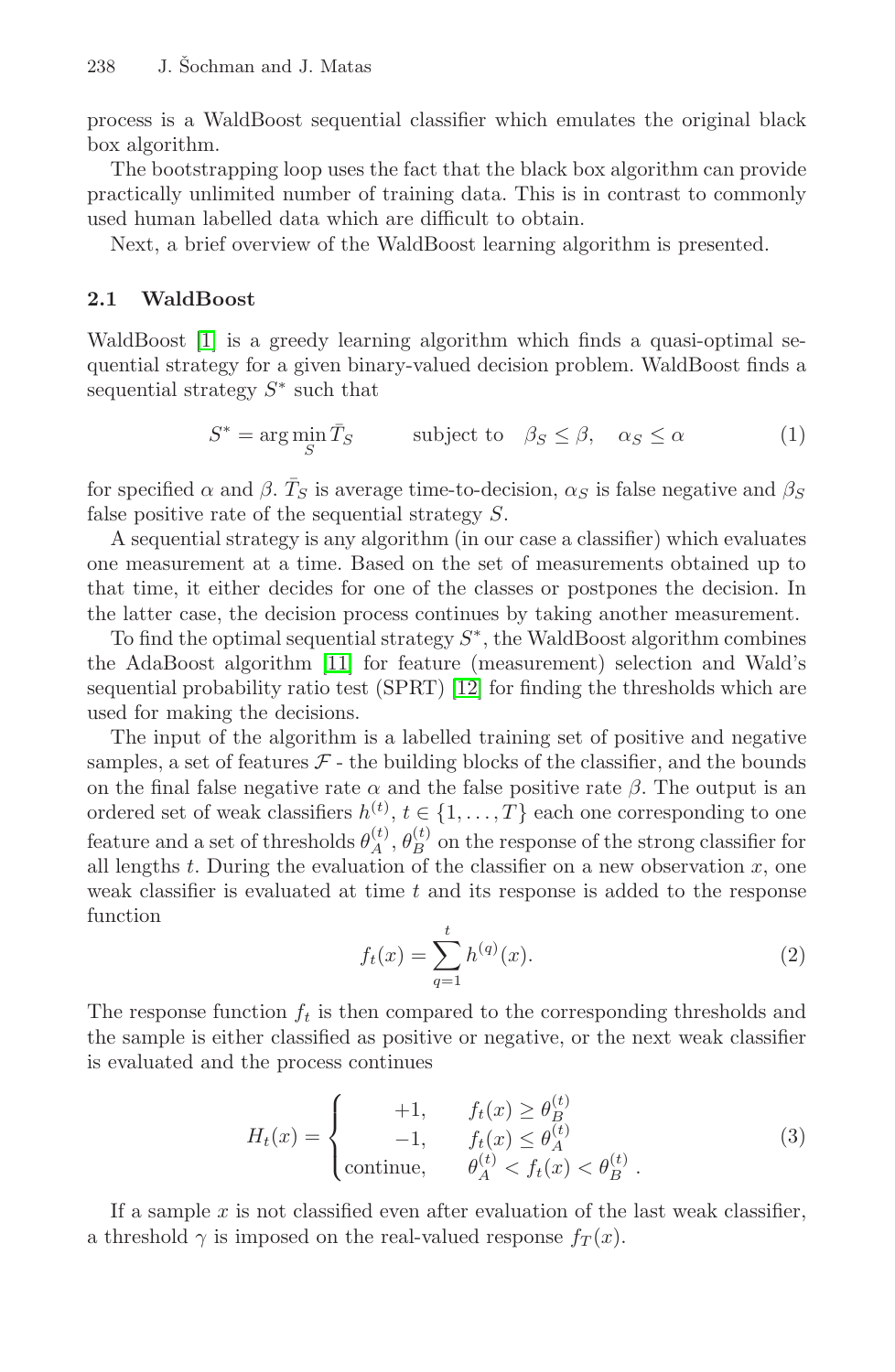Early decisions made in classifier evaluation during training also affect the training set. Whenever a part of the training set is removed according to eq. 3, new training samples are collected (bootstrapped) from yet unseen images.

In the experiments we use the same asymmetric version of WaldBoost as used in [1]. When setting the  $\beta$  parameter to zero, the strategy becomes

$$
H_t(x) = \begin{cases} -1, & f_t(x) \le \theta_A^{(t)} \\ \text{continue,} & \theta_A^{(t)} < f_t(x) \end{cases} \tag{4}
$$

and only decisions for the negative class are made during the sequential evaluation of the classifier. A (rare) positive decision can only be reached after evaluating all T classifiers in the ensemble.

<span id="page-3-0"></span>In the context of fast black box algorithm emulation, what distinguishes training for different algorithms is the feature set  $\mathcal F$ . A suitable set has to be found for every algorithm. Hence, instead of optimising the algorithm itself, the main burden of development lies in finding a p[ro](#page-9-9)per set  $\mathcal F$ . The set  $\mathcal F$  can be very large if one is not sure which features are the be[st.](#page-9-10) The WaldBoost algorithm selects a suitable subset together wit[h o](#page-3-1)ptimising the time-to-decision.

## **3 Emulated Scale [In](#page-9-3)variant Interest Point Detectors**

In order to demonstrate the approach, two similarity invariant interest point de[t](#page-9-11)ectors have been chosen to be emulated[: \(i\)](#page-9-12) Hessian-Laplace [2] detector, which is a state of the art similarity invar[ia](#page-9-13)nt detector, and (ii) Kadir-Brady [3] saliency detector, which has been found valuable for categorisation, but is about 100× slower. Binaries of both detectors are publicly avail[ab](#page-9-13)le<sup>1</sup>. We follow standard test protocols for evaluation as described in [7]. Both detectors are similarity invariant (not affine), which is easily implemented via a scanning window over positions and scales plus a sequential test.

For both detectors, the set  $\mathcal F$  contains the Haar-like features proposed by Viola and Jones [6], plus a centre-surround feature from [13], which has been shown to be useful for blob-like structure detectors [4]. Haar-like features were chosen for their high evaluation speed (due to integral image representation) and since they have a potential to emulate the Hessian-Laplace detections [4]. For the Kadir-Brady saliency detector emulation, however, the Haar-like features turned out not to be able to emulate the entropy based detections. To overcome this, and still keep the efficiency high, "energy" features based on the integral images of squared intensities were introduced. They represent intensity variance in a given rectangle.

<span id="page-3-1"></span>To collect positive and negative samples for training, a corresponding detector is run on a set of images of various sizes and content. The considered detectors assign a scale to each detected point. Square patches of the size twice the scale are used as positive samples. The negative samples representing the "background"

 $1$  http://www.robots.ox.ac.uk/~vgg/research/affine/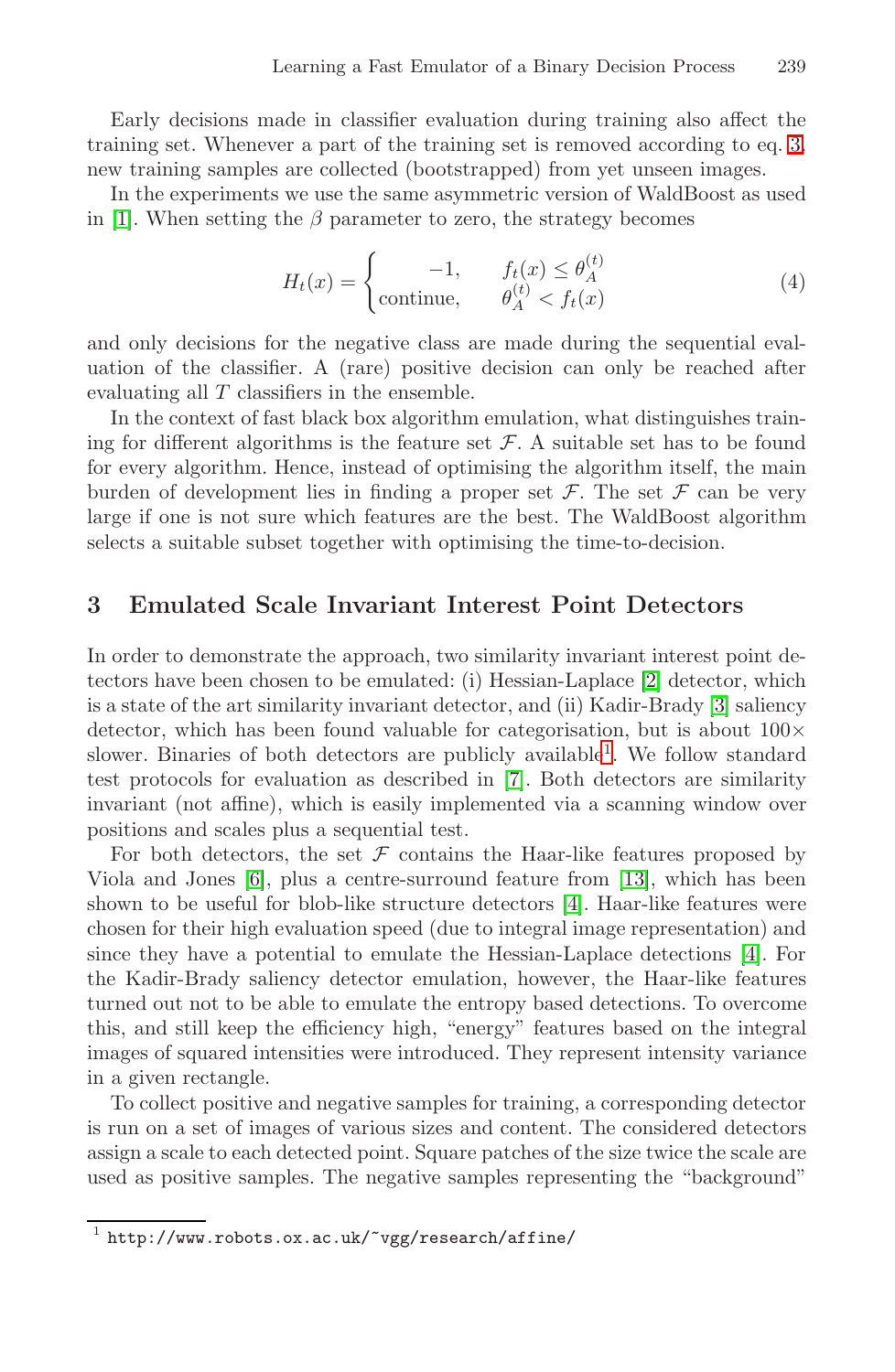<span id="page-4-0"></span>

**Fig. 2.** The non-maximum suppression algorithm scheme for two detections

class are collected from the same images at positions and scales not covered by positive samples.

**Setting**  $\alpha$ . There is no error-free classification, the positive and negative classes are highly overlappingin feature space. As a consequence, the WaldBoost classifier responses on many positions and scales – false positives. One way of removing less reliable detections is to threshold the final response function  $f<sub>T</sub>$  at some higher value  $\gamma$ . This would lead to less false positives, more false negatives and very slow classifier (whole classifier evaluated for most samples). A better option is to set  $\alpha$  to a higher value and let the training to prune the negative class sequentially. Again, it results in less false positives and controllable amount of false negatives. Additionally, the classifier becomes much faster due to early decisions.

An essential part of a detector is the **non-maximum suppression algorithm**. Here the output differs from that obtained from the original detectors. Instead of having a real-valued map over whole image, sparse responses are re-turned by the Wald[Bo](#page-4-0)ost detector due to early decisions – value of  $f_t$ ,  $t < T$ available for early decisions is not comparable to  $f<sub>T</sub>$  of positive detections. Thus a typical cubic interpolation and a local maximum search cannot be applied. Instead, the following algorithm is used.

Any two detections are grouped together if their overlap is higher than a given threshold (parameter of the application). Only the detection with maximal  $f_T$ in each group is preserved. The overlap computation is schematically shown in Figure 2. Each detection is represented by a circle inscribed to the box (scanning window) reported as a detectio[n \(F](#page-4-0)igure 2, left). For two such circles, let us denote radius of the smal[ler](#page-4-0) circle as r and radius of the bigger one as R. The distance of circle centres will be denoted by d. The following approximation to the actual circles overlap is used to avoid computationally demanding goniometric functions.

The measure has an easy interpretation in two cases. First, when the circle centres coincide, the overlap is approximated as  $r/R$ . It equals to one for two circles of the same radius and decreases as the radiuses become different. Second, when two circles have just one point in common  $(d = r + R)$ , the overlap is zero. These two situations are marked in Figure 2, right by blue dots. Linear interpolation (blue solid line in Figure 2, right) is used to approximate the overlap between these two states. Given two radiuses r and R where  $r \leq R$  and circle centres distance  $d_c$ , the overlap  $o$  is computed as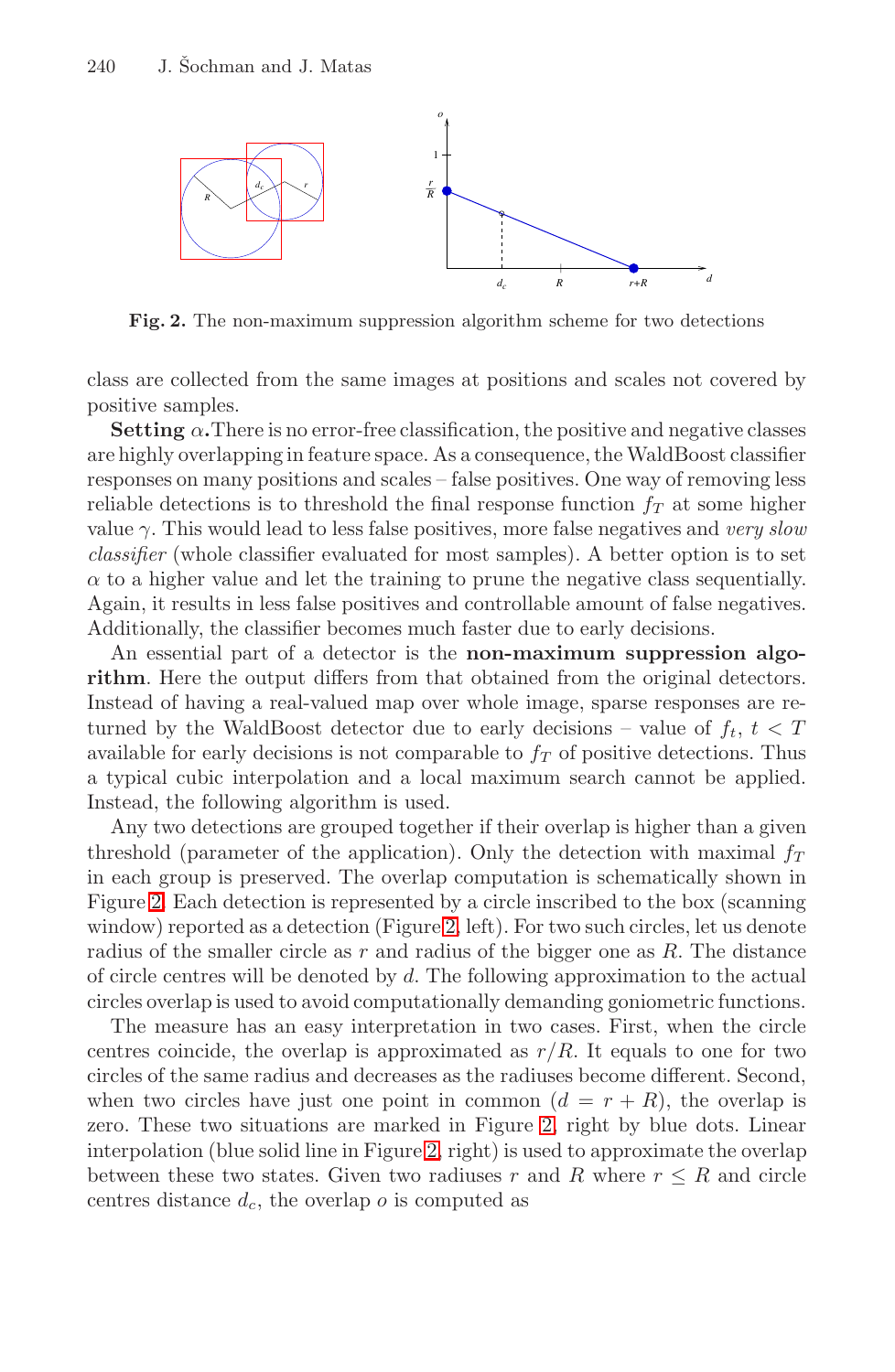$$
o = \frac{r}{R} \left( 1 - \frac{d_c}{r + R} \right).
$$

#### <span id="page-5-0"></span>**4 Experiments**

This section describes experiments with two WaldBoost-emulated detectors - Hessian-Laplace [2] and Kadir-Brady [3] saliency detector. The Hessian-Laplace detector is expected to be easily emulated due to its blob-like detections. This allows to keep the first experiment more transparent. The Kadir-Brady detector is more complex one due to its entropy based detections. Kadir-Brady detector shows rather poor results in classical repeatability tests [7] but has been succes[sfu](#page-3-0)lly used in several recognition tasks [14]. However, its main weakness for practical applications is its very long computation time (in order of minutes per image!).

#### **4.1 Hessian-Laplace Emulation**

The training set for the WaldBoost emulation of Hessian-Laplace is created from 36 images of various sizes and content (nature, urban environment, hand drawn, etc.) as described in §3. The Hessian-Laplace detector is used with threshold 1000 to generate the training set. The same threshold is used throughout all the [exp](#page-9-14)eriments for both le[ar](#page-6-0)ning and evaluation.

Training has been run for  $T = 20$  (training steps) with  $\alpha = 0.2$  and  $\beta = 0$ . The higher  $\alpha$  allows fast pruning of less trustworthy detections during sequential evaluation of the detector.

The detector has b[ee](#page-9-3)n assessed in standard tests pro[po](#page-9-3)sed by Mikolajczyk et al. [7]. First, repeatability of the trained WaldBoost detector has been compared with the original Hessian-Laplace detector on several image sequences with variations in scale and rotation. The results on two selected sequences, boat and east south, from [15] are shown in Figure 3 (top row). The WaldBoost detector achieves similar repeatability as the original Hessian-Laplace detector.

In order to test the trained detectors for their applicability, a matching application scenario is used. To that effect, a slightly different definition of matching score is used than that of Mikolajczyk [7]. Matching score as defined in [7] is computed as the number of correct matches divided by the smaller number of correspondences in common part of the two images. However, the matches are computed only pairwise for correspondences determined by the geometry ground truth. Here, the same definition of the matching score is used, but the definition of a correct match differs. First, tentative matches using the SIFT detector are computed and mutually nearest matches are found. These matches are then verified by the geometry ground truth and only the verified matches are called correct.

Comparison of the trainer and the trainee outputs on two sequences is given in Figure 3 (bottom row). The WaldBoost detector achieves similar matching score on both sequences while producing consistently more detections and matches.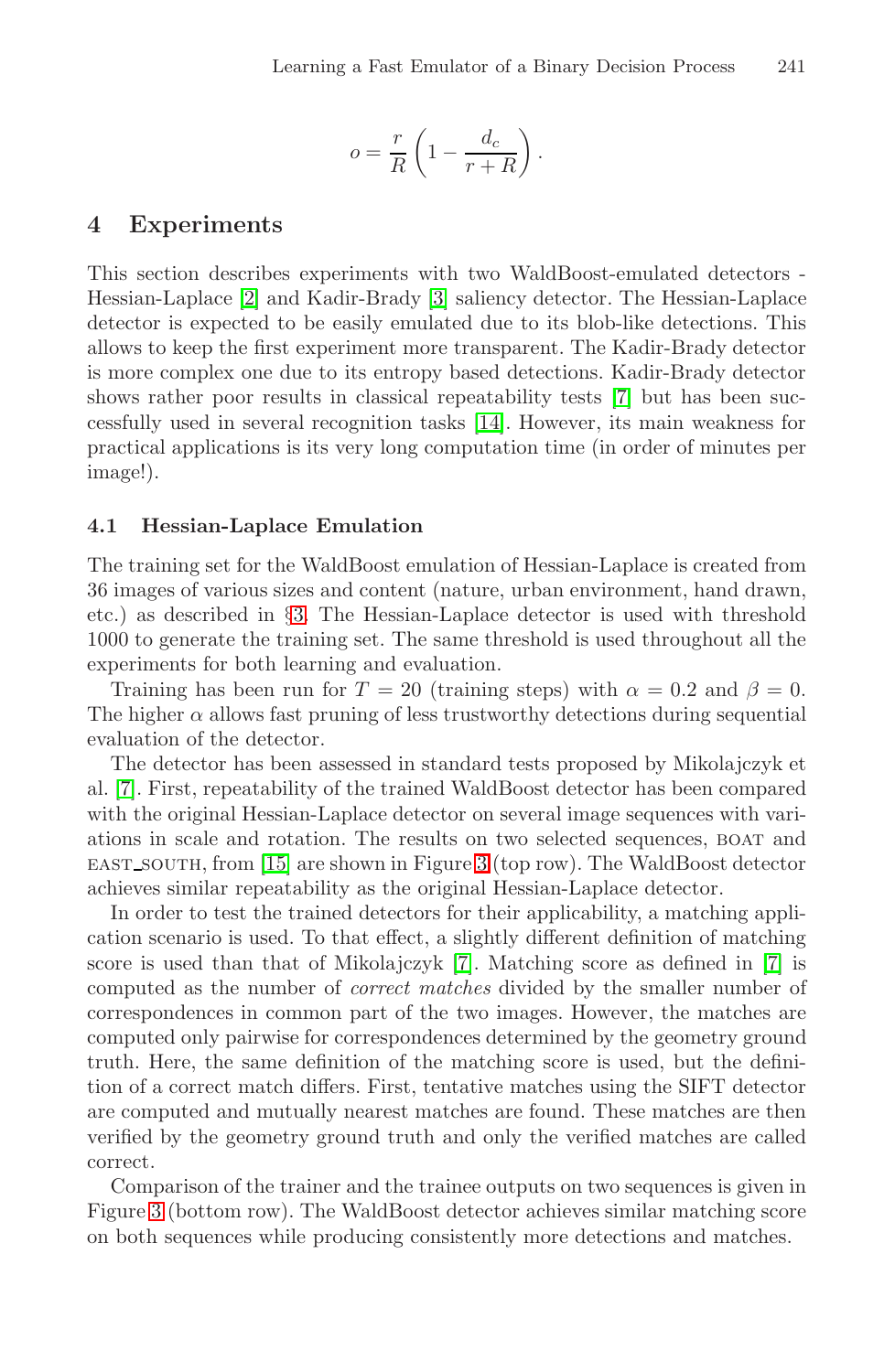

<span id="page-6-0"></span>**Fig. 3.** Comparison of Hessian-Laplace detector and its WaldBoost emulation. Top row: Repeatability on boat (a) and east south (c) sequences and corresponding number of detections (b), (d). Bottom row: Matching score (e), (g) and corresponding number of correct matches (f), (h) on the same sequences.



**Fig. 4.** First centre-surrou[nd](#page-8-1) and energy feature found in WaldBoost Hessian-Laplace (left) and Kadir-Brady (right) emulated detector. The underlying image is generated as  $E(|x_i - 127.5|)$  and  $E(x_i)$  respectively, where  $E()$  is the average operator and  $x_i$  is the i-th positive training example.

The WaldBoost classifier evaluates on average 2.5 features per examined position and scale. This i[s m](#page-7-0)uch less than any reported speed for face detection [1]. The evaluation times are compared in Table 1. The WaldBoost emulation speed is comparable to [ma](#page-9-3)nually tuned Hessian-Laplace detector.

The Hessian-Laplace detector finds blob-like structures. The structure of the trained WaldBoost emulation should reflect this property. As shown in Figure 4, the first selected feature is of a centre-surround type which gives high responses to blob-like structures.

The outputs of the trained WaldBoost emulation of Hessian-Laplace and the original algorithm are compared in Figure 5. To find the original Hessian-Laplace detection correctly found by the WaldBoost emulator, correspondences based on Mikolajczyk's overlap criterion [7] have been found between the original and WaldBoost detections. The white circles show repeated correspondences. The black circles show the detections not found by the WaldBoost emulation. Note that most of the missed detections have a correct detection nearby, so the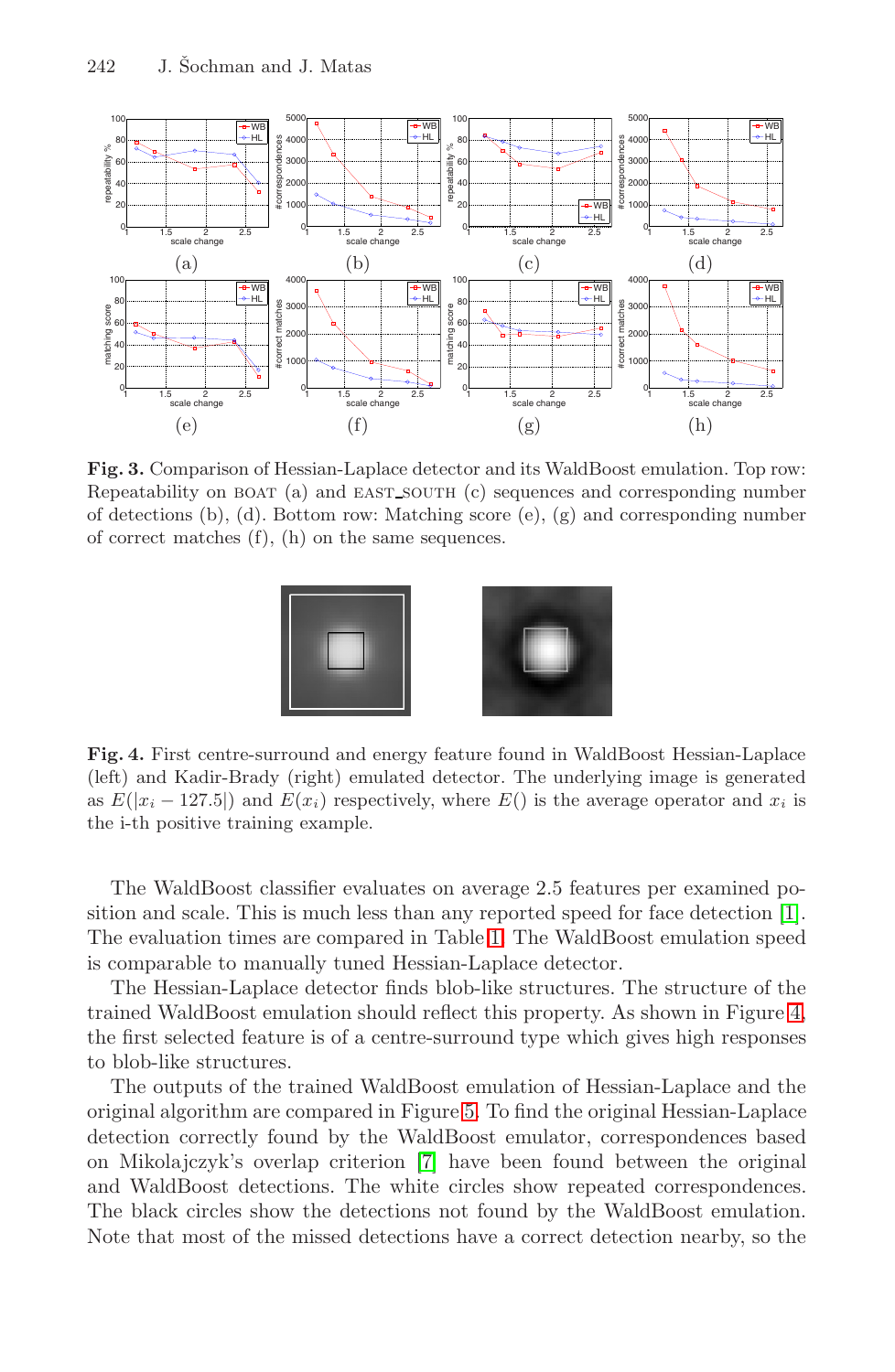<span id="page-7-0"></span>

**Fig. 5.** Comparison of the outputs of the original and WaldBoost-emulated (a) Hessian-Laplace and (b) Kadir-Brady saliency detectors. The white circles show repeated detection. The black circles highlight the original detections not found by the WaldBoost detector. Note that for most of missed detections there is a nearby detection on the same image structure. The accuracy of the emulation is 85 % for Hessian-Laplace and 96 % for Kadir-Brady saliency detector. Note that the publicly available Kadir-Brady algorithm does not detect points close to image edges.

corresponding image structure is actually found. The percentage of repeated detections of the original algorithm is 85%.

To conclude, the WaldBoost emulator of the Hessian-Laplace detector is able to detect points with similar rep[ea](#page-9-10)tability and matching score while its speed is comparable to speed of the original algorithm. This indicates that the proposed approach is able to minimise the decision time down to a manually tuned algorithm speed.

#### **4.2 Fast Saliency Detector**

The emulation of the Kadir-Brady saliency detector [3] was trained on the same set of images as the WaldBoost Hessian-Laplace emulator. The saliency threshold of the original detector was set to 2 to limit the positive examples only to those with higher saliency. Note, that as opposed to the Hessian-Laplace emulation where rather low threshold was chosen, it is meaningful to use only the top most salient features from the Kadir-Brady detector. This is not true for Hessian-Laplace detector since its response does not correspond to the importance of the feature.

The Haar-like feature set was extended by the "energy" feature described in §3. The training was run for  $T = 20$  (training steps) with  $\alpha = 0.2$  and  $\beta = 0$ .

The same experiments as for the Hessian-Laplace detector have been performed. The repeatability and the matching score of the Kadir-Brady detector and its WaldBoost emulation on boat and east south sequences are shown in Figure 6. The trained detector performs slightly better than the original one.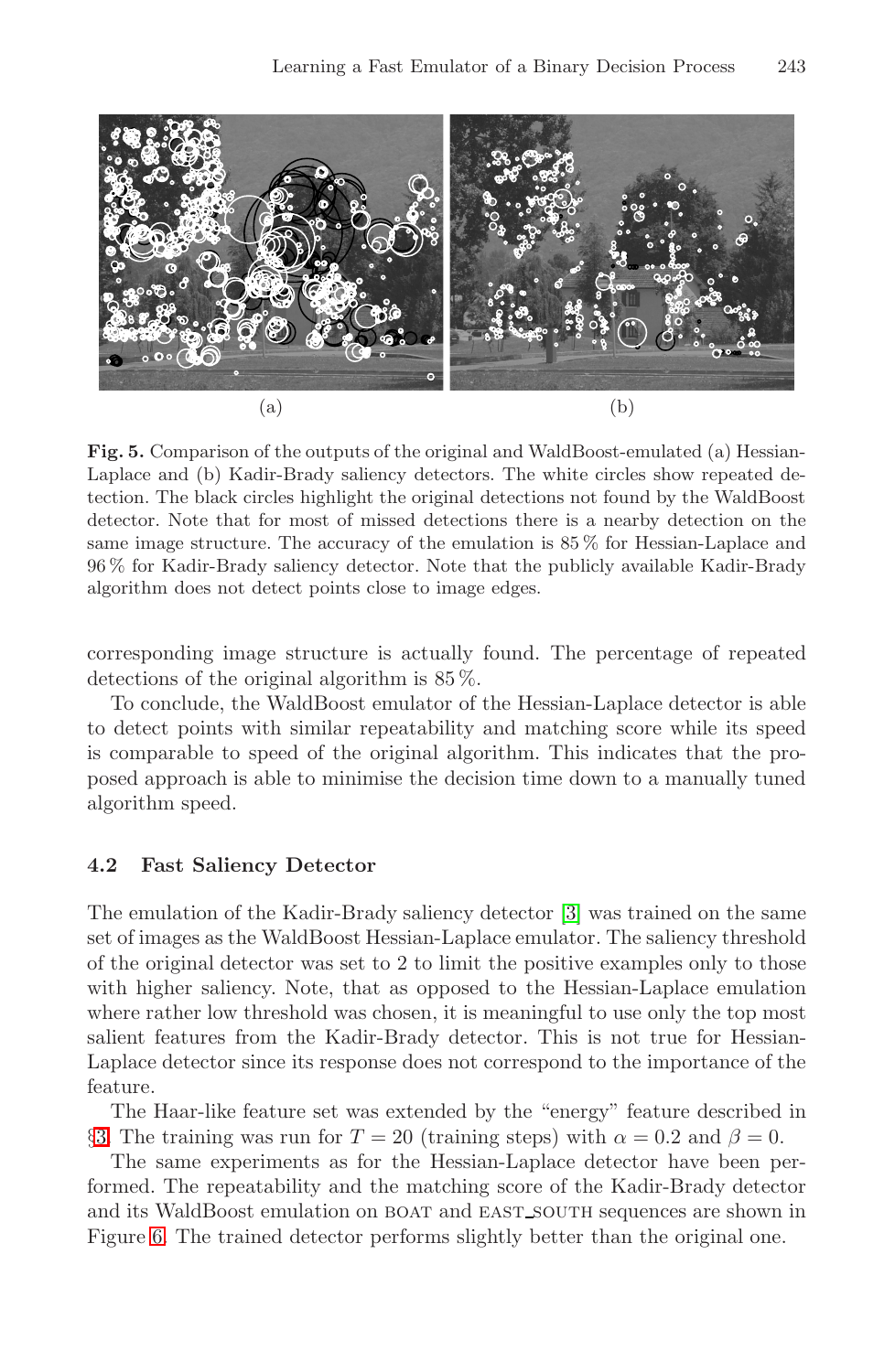

<span id="page-8-1"></span>**Fig. 6.** Comparison of Kadir-Brady detector and its WaldBoost emulation. Top row: Repeatability on boat (a) and east south (c) sequences and corresponding number of detections (b), (d). Bottom row: Matching score (e), (g) and corresponding number of correct matches (f), (h) on the same sequences.

**Table 1.** Speed comparison on the first image  $(850 \times 680)$  fro[m t](#page-8-1)he BOAT sequence

|                 | original        | WaldBoost |
|-----------------|-----------------|-----------|
| Hessian-Laplace | $1.3\mathrm{s}$ | 1.3s      |
| Kadir-Brady     | 1m 44s          | .4s       |

T[he](#page-7-0) main advantage of the emulated saliency detector is its speed. The classifier evaluates on average 3.7 features per examined position and scale. Table 1 shows that the emulated detector is  $70\times$  faster than the original detector.

Our early experiments showed that the Haar-like features are not suitable to emulate the entropy-based saliency detector. With the energy features, the training was able to converge to a reasonable classifier. In fact, the energy feature is chosen for the first weak classifier in the WaldBoost ensemble (see Figure 4).

<span id="page-8-0"></span>The outputs of the WaldBoost saliency detector and the original algorithm are compared in Figure 5. The coverage of the original detections is 96%.

To conclude, the Kadir-Brady emulation gives slightly better repeatability and matching score. But, most importantly, the decision times of the emulated detector are about  $70\times$  lower than that of the original algorithm. That opens new possibilities for using the Kadir-Brady detector in time sensitive applications.

#### **5 Conclusions and Future Work**

In this paper a general learning framework for speeding up existing binary-valued decision algorithms by a sequential classifier learned by WaldBoost algorithm has been proposed. Two interest point detectors, Hessian-Laplace and Kadir-Brady saliency detector, have been used as black box algorithms and emulated by the